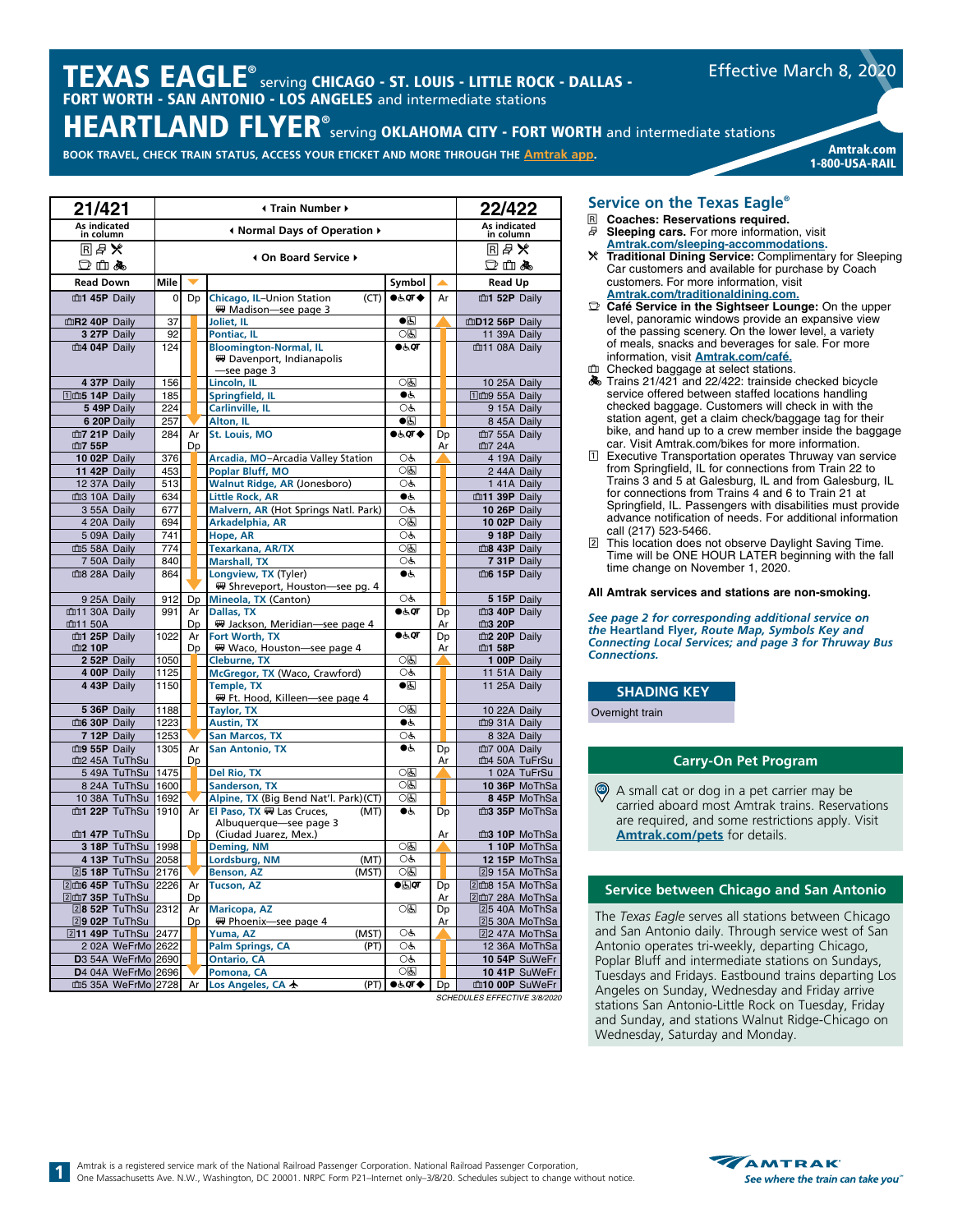# $\boldsymbol{\mathsf{TEXAS}}\ \textsf{EAGLE}^\circ$  serving CHICAGO - ST. LOUIS - LITTLE ROCK - DALLAS -FORT WORTH - SAN ANTONIO - LOS ANGELES and intermediate stations

HEARTLAND FLYER® serving OKLAHOMA CITY - FORT WORTH and intermediate stations

**BOOK TRAVEL, CHECK TRAIN STATUS, ACCESS YOUR ETICKET AND MORE THROUGH THE [Amtrak app](https://www.amtrak.com/mobile).**

| 821            |          | Internation Number +                |  |                                                |      |                       |    |  |                              |  |  |  |
|----------------|----------|-------------------------------------|--|------------------------------------------------|------|-----------------------|----|--|------------------------------|--|--|--|
| <b>Daily</b>   |          | Infinity Mormal Days of Operation ♦ |  |                                                |      |                       |    |  |                              |  |  |  |
| RD             |          | 4 On Board Service ▶                |  |                                                |      |                       |    |  |                              |  |  |  |
| Read Down Mile |          |                                     |  |                                                |      | Symbol                |    |  | <b>Read Up</b>               |  |  |  |
| 8903           |          |                                     |  | ₩ Village Tours-Newton, KS - Oklahoma City, OK |      |                       |    |  | 8904                         |  |  |  |
| <b>四4 00A</b>  | $\Omega$ | Dp                                  |  | <b>Newton, KS-Amtrak Station</b>               | (CT) | $\bullet$ g           | Ar |  | ₩H 45A                       |  |  |  |
| <b>四5 00A</b>  | 28       | Ar                                  |  | <b>Wichita, KS</b>                             |      | OĠ                    | Dp |  | <b>₩1 10A</b>                |  |  |  |
| <b>四5 00A</b>  |          | Dp                                  |  |                                                |      |                       | Ar |  | ₩1250A                       |  |  |  |
| <b>四7 35A</b>  | 189      | Ar                                  |  | <b>Oklahoma City, OK</b><br>-Amtrak Station    | (CT) | े $\sigma$            | Dp |  | ₩10 20P                      |  |  |  |
| 8 25A          | 0        | Dp                                  |  | Oklahoma City, OK                              | (CT) | $\circlearrowright$ ा | Ar |  | 9 27P                        |  |  |  |
| 851A           | 20       |                                     |  | Norman, OK                                     |      | ОĠ                    |    |  | 8 47P                        |  |  |  |
| 908A           | 35       |                                     |  | <b>Purcell, OK</b>                             |      | OĠ                    |    |  | 8 26P                        |  |  |  |
| 9 32A          | 57       |                                     |  | Pauls Valley, OK                               |      | OĠ                    |    |  | 8 01P                        |  |  |  |
| 10 24A         | 102      |                                     |  | Ardmore, OK                                    |      | OĠ                    |    |  | 7 11P                        |  |  |  |
| 11 10A         | 141      |                                     |  | <b>Gainesville, TX</b>                         |      | OĠ                    |    |  | 6 30P                        |  |  |  |
| 12 27P         | 206      | Ar                                  |  | Fort Worth, TX                                 | (CT) | 0.60                  | Dp |  | 5 25P                        |  |  |  |
|                |          |                                     |  |                                                |      |                       |    |  | SCHEDULES EFFECTIVE 3/8/2020 |  |  |  |

### **Service on the Heartland Flyer®**

- R **Coaches: Reservations required.**
- Café service. Table seating offering a variety of meals, snacks and beverages for sale. For more information, visit **[Amtrak.com/café](https://www.amtrak.com/onboard/meals-dining/cafe-car.html).**
- **All Amtrak services and stations are non-smoking.**

**Trails and Rails Program:** In cooperation with the National Park Service, volunteer rangers provide on board narratives between May and September on selected days over parts of this route. Visit nps.gov/trailsandrails and amtraktoparks.com.

**The Heartland Flyer is financed primarily through funds made available by the Oklahoma and Texas Departments of Transportation.**

### **Connecting Local Services**

### *Dallas–Fort Worth Metroplex*

Dallas Area Rapid Transit (DART) operates bus and light rail service in Dallas, with a light rail hub at Dallas Union Station. (214) 979-1111, www.dart.org.

Fort Worth Transportation Authority (Trinity Metro) operates bus service from its hub at Fort Worth Central Station (Amtrak station). (817) 215-8600, ridetrinitymetro.org.

TEXRail operates daily, hourly, local train service from Fort Worth Central station to Dallas-Fort Worth International Airport (Terminal B), (817) 215-8600, ridetrinitymetro.org.

Trinity Railway Express is a cooperative effort of DART and Trinity Metro, providing commuter rail service, Monday through Saturday, between Fort Worth and Dallas Amtrak stations. Intermediate stations include Richland Hills, Irving and a free shuttle bus from CentrePort station to Dallas – Ft. Worth International Airport.

Extend your trip on the *Heartland Flyer* to Oklahoma City! Call DART or Trinity Metro for more information or visit trinityrailwayexpress.org.

#### *San Antonio–McAllen Harlingen-Brownsville*

Connecting intercity bus service by Valley Transit is available between San Antonio (Greyhound Station) to McAllen, Harlingen and Brownsville.

### *MetroLink*

MetroLink operates light rail local service with branches serving St. Louis, East Saint Louis and Belleville, Illinois, and Lambert-St. Louis International Airport. Board at Civic Center Station, adjacent to Amtrak. For information call (314) 982-1400 or visit www.metrostlouis.org.



#### **SHADING KEY**

Daytime train Thruway and connecting services

Amtrak.com 1-800-USA-RAIL

Effective March 8, 2020

### **Carry-On Pet Program**

A small cat or dog in a pet carrier may be carried aboard most Amtrak trains. Reservations are required, and some restrictions apply. Visit **[Amtrak.com/pets](https://www.amtrak.com/pets)** for details. GO

*See page 2 for corresponding additional service on the Texas Eagle and page 3 for Thruway Bus Connections.*



2 Amtrak is a registered service mark of the National Railroad Passenger Corporation. National Railroad Passenger Corporation, One Massachusetts Ave. N.W., Washington, DC 20001. NRPC Form P21-Internet only-3/8/20. Schedule

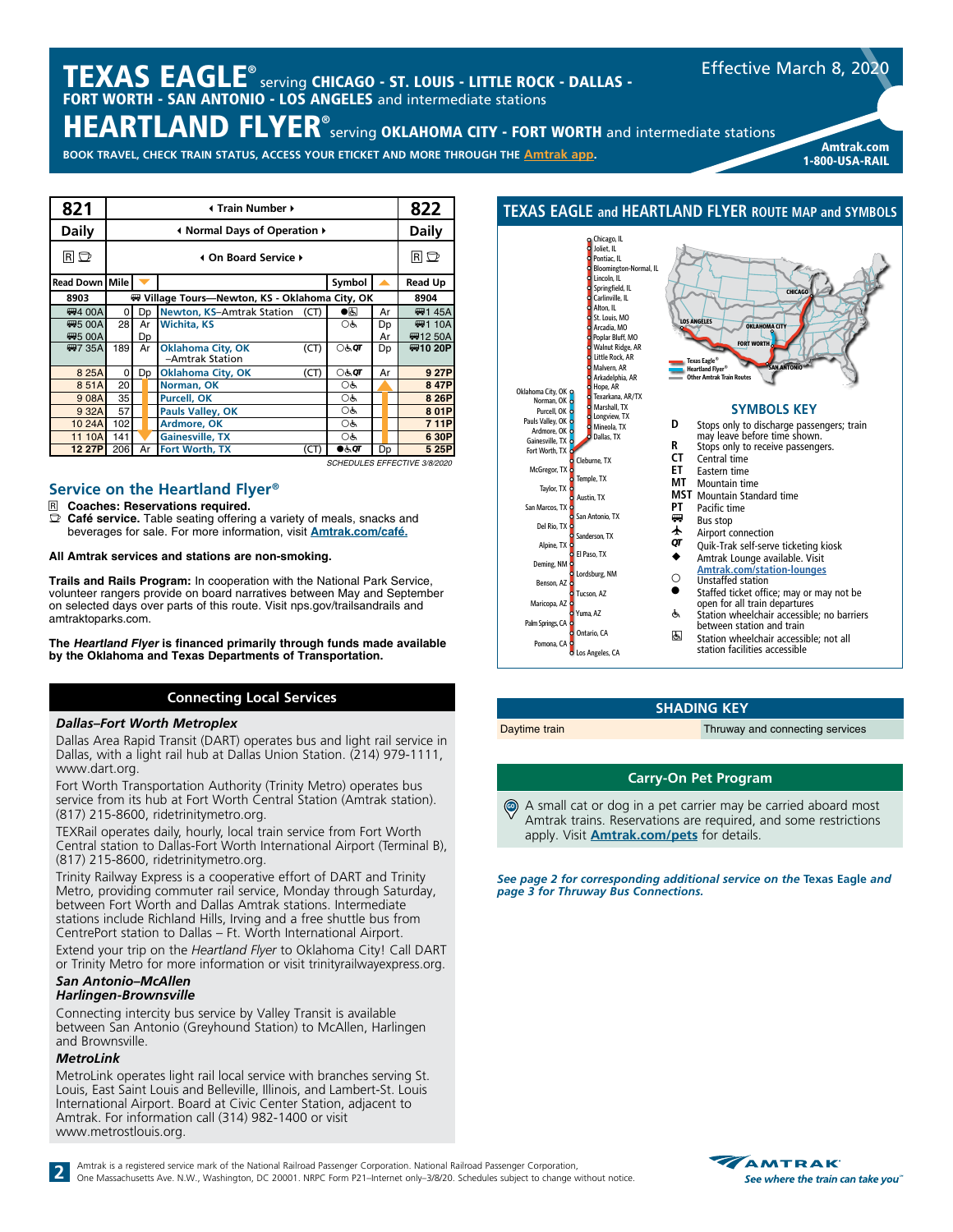# $\boldsymbol{\mathsf{TEXAS}}\ \textsf{EAGLE}^\circ$  serving CHICAGO - ST. LOUIS - LITTLE ROCK - DALLAS -FORT WORTH - SAN ANTONIO - LOS ANGELES and intermediate stations

HEARTLAND FLYER® serving OKLAHOMA CITY - FORT WORTH and intermediate stations

**BOOK TRAVEL, CHECK TRAIN STATUS, ACCESS YOUR ETICKET AND MORE THROUGH THE [Amtrak app](https://www.amtrak.com/mobile).**

**Thruway Connections**

# **Madison • Rockford • Chicago**

*(Van Galder–en route transfers may be necessary)*

| 8970   | <b>Mile</b> |    | <b>Thruway Number</b>                                                                     | Symbol           |                | 8965  |
|--------|-------------|----|-------------------------------------------------------------------------------------------|------------------|----------------|-------|
| 8 30A  |             | Dp | <b>Madison, WI</b><br>(CT)<br>-Univ. of Wisconsin/<br><b>Wisconsin Historical Society</b> | ОĠ               | Ar             | 8 45P |
| 845A   | 6           |    | -Dutch Mill Park & Ride                                                                   | OĠ               |                | 8 30P |
| 9 30A  | 35          |    | Janesville, WI                                                                            | OĠ               |                | 7 55P |
| 9 55A  | 48          |    | South Beloit, IL                                                                          | $\circ$ ර්       |                | 7 35P |
| 10 20A | 65          | Dp | <b>Rockford, IL</b>                                                                       | $O_{\mathbf{G}}$ | Ar             | 7 15P |
| 12 20P | 140         | Ar | Chicago, IL-Union Station                                                                 | ) हे.QT <        | D <sub>D</sub> | 5 00P |

### **SHADING KEY**

Thruway and connecting services

*See page 2 for Route Map, Symbols Key and Connecting Local Services.*

# **Davenport • Galesburg • Springfield • Bloomington • Champaign • Indianapolis**

| <b>Burlington Executive</b><br><b>Trailways</b> | Transp.,     | <b>Burlington</b><br><b>Trailways</b> | <b>Illinois</b><br><b>Charter</b> | <b>Thruway Operator</b> |                |                                       |                      |                | <b>Illinois</b><br><b>Charter</b> | <b>Burlinaton</b><br><b>Trailways</b> | <b>Executive</b><br>Transp. | <b>Burlington</b><br><b>Trailways</b> |
|-------------------------------------------------|--------------|---------------------------------------|-----------------------------------|-------------------------|----------------|---------------------------------------|----------------------|----------------|-----------------------------------|---------------------------------------|-----------------------------|---------------------------------------|
| 8890                                            | 5521         | 8892                                  | 8092                              |                         |                | <b>Thruway Number</b>                 |                      |                | 8093                              | 8893                                  | 5522                        | 8895                                  |
| Daily                                           | <b>Daily</b> | <b>Daily</b>                          | Daily                             | Mile                    |                | <b>Days of Operation</b>              | Symbol               |                | <b>Daily</b>                      | Daily                                 | <b>Daily</b>                | Daily                                 |
|                                                 |              | 4 00P                                 |                                   | 0                       | Dp             | (CT)<br>Davenport, IA                 | OĠ                   | Ar             |                                   |                                       |                             | 640P                                  |
|                                                 |              | 4 10P                                 |                                   | 2                       |                | Rock Island, IL-Augustana College     | OĠ                   |                |                                   |                                       |                             | 6 35P                                 |
|                                                 |              | 4 20P                                 |                                   | 9                       |                | <b>Moline, IL</b>                     | Oģ                   |                |                                   |                                       |                             | 6 30P                                 |
| 25P                                             | 2 15P        | 505P                                  |                                   | 45                      |                | <b>Galesburg, IL-Amtrak Station</b>   | $\bullet$ & $\sigma$ |                |                                   | 11 35A                                | 30P                         | 5 30P                                 |
| 2 20P                                           | 3 10P        | 6 15P                                 |                                   | 94                      | Ar             | Peoria, IL                            | ০ন্ড                 | Dp             |                                   | 10 40A                                | 12 30P                      | 4 4 0 P                               |
| 2 30P                                           | 3 10P        | 6 15P                                 | 645P                              |                         | <b>Dp</b>      |                                       |                      | Ar             | 1045A                             | 1040A                                 | 12 30P                      | 440P                                  |
|                                                 | 4 30P        |                                       | 8 15P                             | $70*$                   | Ar             | <b>Springfield, IL-Amtrak Station</b> | $\overline{\bullet}$ | Dp             | 9 30A                             |                                       | 11 15A                      |                                       |
|                                                 |              |                                       | 8 15P                             |                         | D <sub>D</sub> |                                       |                      | Ar             | 9 30A                             |                                       |                             |                                       |
|                                                 |              |                                       | 9 15P                             | $*111$                  | D <sub>D</sub> | Decatur, IL                           | OĠ                   | Ar             | 8 30A                             |                                       |                             |                                       |
| 3 15P                                           |              | 715P                                  |                                   | 133                     | Ar             | <b>Bloomington-Normal, IL</b>         | $\bullet$ க்ர        | Ar             |                                   | 945A                                  |                             | 3 40P                                 |
| 3 20P                                           |              | 715P                                  |                                   |                         | D <sub>D</sub> | -Uptown Station                       |                      | Dp             |                                   | 930A                                  |                             | 3 40P                                 |
| 4 15P                                           |              | 8 15P                                 | 10 00P                            | **160                   | Ar             | Champaign-Urbana, IL                  | $\bullet$            | D <sub>D</sub> | 715A                              | 8 30A                                 |                             | 2 3 5 P                               |
| 4 20P                                           |              | 8 20P                                 |                                   | ***187                  | D <sub>D</sub> | -Amtrak Station                       |                      | Ar             |                                   | 8 20A                                 |                             | 2 10P                                 |
|                                                 |              | 905P                                  |                                   | 221                     | Ar             | (CT)<br><b>Danville, IL</b>           | OĠ                   | Dp             |                                   | 735A                                  |                             | 125P                                  |
| 730P                                            |              | 11 25P                                |                                   | 314                     | Ar             | Indianapolis, IN-Amtrak Station (ET)  | $\bullet$            | Dp             |                                   | 715A                                  |                             | 12 50P                                |

**\* Distance from Peoria \*\* Distance via Decatur \*\*\* Distance via Bloomington-Normal**

## **Denver • Raton • Albuquerque • El Paso** *(Greyhound)*

| 3&4<br>at Raton | at Denver* | 1/421 &<br>2/422 at<br>El Paso** | 3 & 4 at<br>Albuquerque | 6<br>at Denver | <b>Connecting Train Number</b> |                |                                              |                  |                | 3 & 4 at<br>Albuquerque | 1/4218<br>2/422 at<br>El Paso** | 13 at Raton I<br>6 at<br><b>Denver</b> | 4 at Raton |
|-----------------|------------|----------------------------------|-------------------------|----------------|--------------------------------|----------------|----------------------------------------------|------------------|----------------|-------------------------|---------------------------------|----------------------------------------|------------|
| 8603            | 8204       | 8101                             | 8103                    | 8305           |                                |                | <b>Thruway Number</b>                        |                  |                | 8104                    | 8102                            | 8406                                   | 8604       |
| Daily           | Daily      | Dailv                            | Daily                   | Daily          | <b>Mile</b>                    |                | <b>Days of Operation</b>                     | Symbol           |                | Daily                   | Daily                           | Daily                                  | Daily      |
| 5 1 5 A         | 10 20A     | 730P                             |                         | 735P           | ∩                              | D <sub>D</sub> | Denver, CO-Bus Center<br>(MT)                | OĠ               | Ar             |                         | 10 40A                          | 6 35P                                  | 9 35P      |
| 5 30A           |            |                                  |                         | 7 45P          |                                | Dp             | -Union Station                               | ●ر               | Ar             |                         |                                 | 6 20P                                  | 9 25P      |
| 705A            | 1201P      | 9 0 OP                           |                         | 9 10P          | 72                             | Ar             | <b>Colorado Springs, CO</b>                  | Oģ               | D <sub>D</sub> |                         | 9 30A                           | 445P                                   | 8 15P      |
| 705A            | 1201P      | 9 10P                            |                         | 9 10P          |                                | Dp             |                                              |                  | Ar             |                         | 9 30A                           | 4 35p                                  | 8 15P      |
| 805A            | 12 55P     | 10 00P                           |                         | 10 10P         | 115 <sup>1</sup>               | Ar             | Pueblo, CO                                   | $O_{\mathbf{G}}$ | Dp             |                         | 8 30A                           | 3 45P                                  | 7 15P      |
| 8 0 5 A         |            | 10 05P                           |                         |                |                                | Dp             |                                              |                  | Ar             |                         | 8 30A                           | 3 35P                                  | 715P       |
| 945A            |            | 12 20A                           |                         |                | 221                            | Ar             | <b>Raton, NM-Amtrak Station</b>              | $\overline{OB}$  | Dp             |                         |                                 | 115P                                   | 5 30P      |
|                 |            | 12 25A                           |                         |                |                                | Dp             |                                              |                  | Ar             |                         |                                 |                                        |            |
|                 |            | 4 10A                            |                         |                | 451                            | Ar             | Albuquerque, NM                              | $\bullet$        | Dp             |                         | 2 15A                           |                                        |            |
|                 |            | 5 10A                            | 4 30P                   |                |                                | Dp             | -Alvarado Trans, Center                      |                  | Ar             | 11 15A                  | 115A                            |                                        |            |
|                 |            | 8 30A                            | 8 0 OP                  |                | 667                            | Ar             | <b>Las Cruces, NM</b>                        | O&               | Dp             | 755A                    | 955P                            |                                        |            |
|                 |            | 840A                             | 8 0 OP                  |                |                                | Dp             |                                              |                  | Ar             | 745A                    | 955P                            |                                        |            |
|                 |            | 940A                             | 9 00P                   |                |                                |                | 718 Ar El Paso, TX-Greyhound Station<br>(MT) | OĠ               | Dp             | 645A                    | 845P                            |                                        |            |

\* Union Station and the Bus Center in Denver are about a mile (1.6 km) apart; transfers are not provided by Amtrak. Taxis are available.<br>\*\* Union Depot and the Greyhound Station in El Paso are about a half-mile (0.8 km) ap



Amtrak.com 1-800-USA-RAIL

Effective March 8, 2020